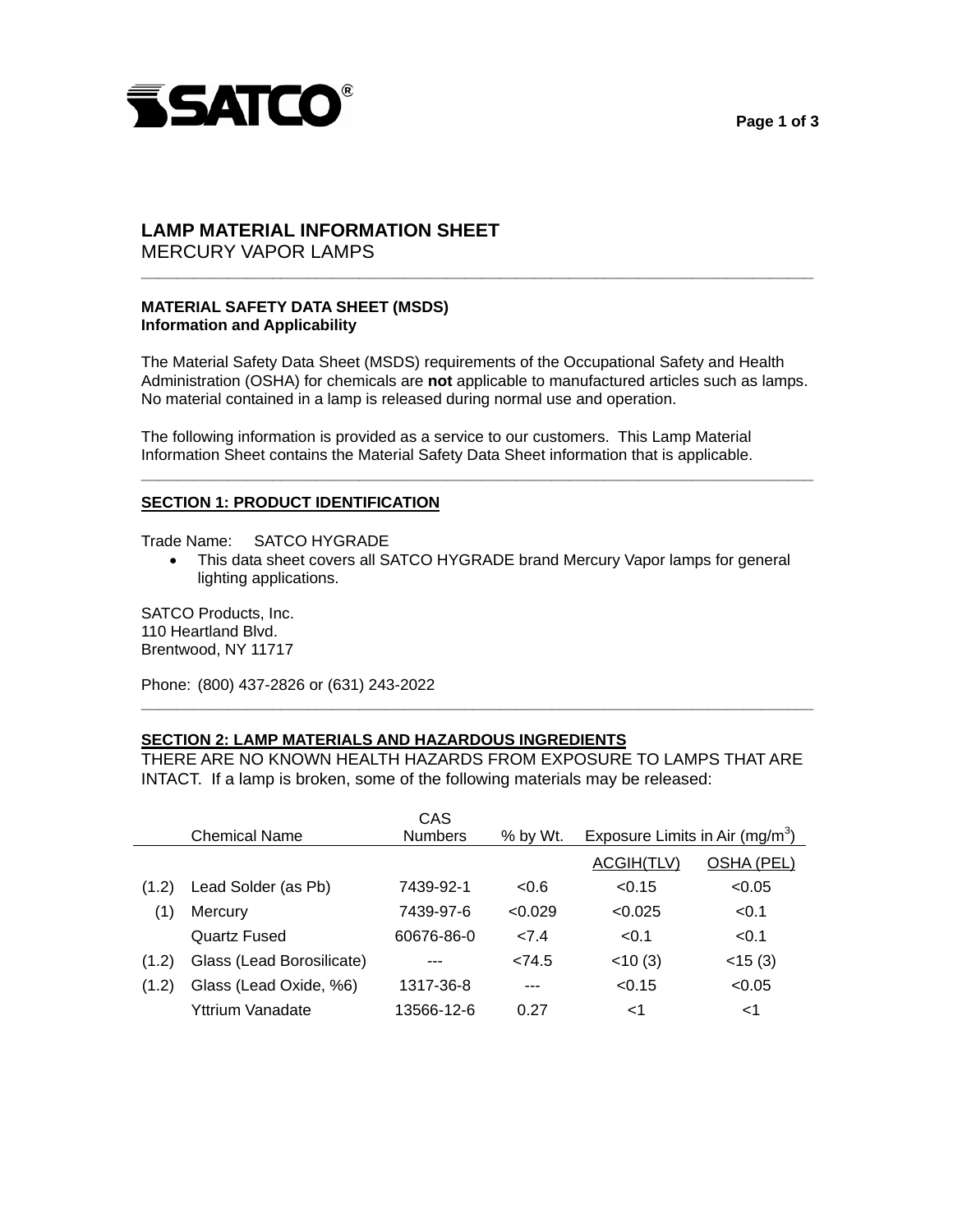- 1) These chemicals are subject to the reporting requirements of section 313 of Title III of the Superfund Amendments are Reauthorization Act of 1986 and 40 CFR Part 372.
- 2) The lead in this product is one of the substances known to the state of California to cause reproductive toxicity if ingested. California Safe Drinking Water and Toxic Enforcement Act of 1986.

**\_\_\_\_\_\_\_\_\_\_\_\_\_\_\_\_\_\_\_\_\_\_\_\_\_\_\_\_\_\_\_\_\_\_\_\_\_\_\_\_\_\_\_\_\_\_\_\_\_\_\_\_\_\_\_\_\_\_\_\_\_\_\_\_\_\_\_\_\_\_\_\_\_\_\_\_\_** 

**\_\_\_\_\_\_\_\_\_\_\_\_\_\_\_\_\_\_\_\_\_\_\_\_\_\_\_\_\_\_\_\_\_\_\_\_\_\_\_\_\_\_\_\_\_\_\_\_\_\_\_\_\_\_\_\_\_\_\_\_\_\_\_\_\_\_\_\_\_\_\_\_\_\_\_\_\_** 

**\_\_\_\_\_\_\_\_\_\_\_\_\_\_\_\_\_\_\_\_\_\_\_\_\_\_\_\_\_\_\_\_\_\_\_\_\_\_\_\_\_\_\_\_\_\_\_\_\_\_\_\_\_\_\_\_\_\_\_\_\_\_\_\_\_\_\_\_\_\_\_\_\_\_\_\_\_** 

**\_\_\_\_\_\_\_\_\_\_\_\_\_\_\_\_\_\_\_\_\_\_\_\_\_\_\_\_\_\_\_\_\_\_\_\_\_\_\_\_\_\_\_\_\_\_\_\_\_\_\_\_\_\_\_\_\_\_\_\_\_\_\_\_\_\_\_\_\_\_\_\_\_\_\_\_\_** 

3) Limits as nuisance particulate

## **SECTION 3: PHYSICAL/CHEMICAL PROPERTIES**

Not Applicable to Intact lamp.

### **SECTION 4: FIRE AND EXPLOSION HAZARDS**

Not applicable. Under extreme high temperatures, the glass might melt or crack.

### **SECTION 5: REACTIVITY DATA**

 Stability: Lamp is stable. Incompatibility: None for intact lamp. Hazardous Polymerization: Will not occur..

#### **SECTION 6: HEALTH HAZARDS**

 EXPOSURE TO INTACT LAMPS DOES NOT POSE ANY KNOWN HEALTH HAZARDS. No adverse effects are expected from occasional exposure to broken lamps. As a matter of good practice, avoid prolonged for frequent exposure to broken lamps unless there is adequate ventilation. The major hazard from broken lamps is the possibility of sustaining glass cuts.

 EFFECTS OF OVEREXPOSURE TO BROKEN LAMPS BY INHALATION, INGESTION, OR CONTACT (SKIN OR EYE):

Lead – Ingestion and inhalation of lead dust or fume must be avoided. Irritation of the eyes and respiratory tract may occur. Excessive lead absorption is toxic and may include symptoms such as anemia, weakness, abdominal pain, and kidney disease.

 Mercury – Exposure to high concentrations of vapors for brief periods can cause acute symptoms such as pneumonitis, chest pains, shortness of breath, coughing, gingivitis, salivation and possible stomatitis. May cause redness and irritation as a result of contact with skin and/or eyes.

Quartz Fused – Fibrosis of the lungs causing shortness of breath and coughing has been associated with silica exposure.

 Glass – Glass dust is considered to be physiologically inert and as such has an OSHA exposure limit of 15 mg/cubic meter for total dust and 5 mg/cubic meter for respirable dust.

Yttrium Vanadate – Inhalation of vanadium compounds can cause irritation of the nose, throat, and respiratory tract. Eye contact and prolonged, repeated skin contact may also cause irritation. Studies of workers exposed to this material showed no evidence of chronic or systemic effects.